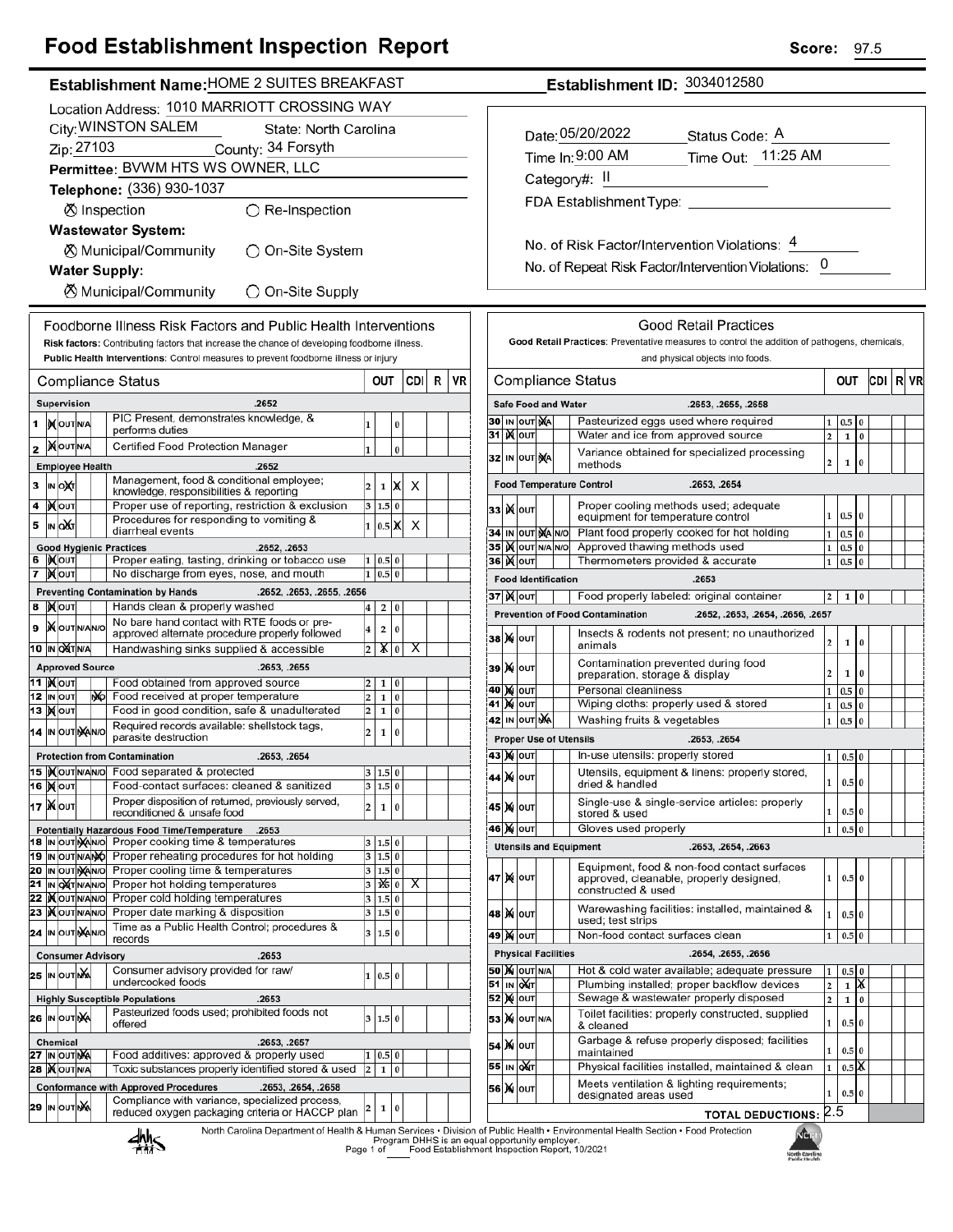|                                                                                                                        | Comment Addendum to Food Establishment Inspection Report |                 |       |               |                                                                                                      |           |                                                                  |          |      |  |  |  |
|------------------------------------------------------------------------------------------------------------------------|----------------------------------------------------------|-----------------|-------|---------------|------------------------------------------------------------------------------------------------------|-----------|------------------------------------------------------------------|----------|------|--|--|--|
| Establishment Name: HOME 2 SUITES BREAKFAST                                                                            |                                                          |                 |       |               | Establishment ID: 3034012580                                                                         |           |                                                                  |          |      |  |  |  |
| Location Address: 1010 MARRIOTT CROSSING WAY                                                                           |                                                          |                 |       |               | Date: 05/20/2022<br>$X$ Inspection Re-Inspection<br>Comment Addendum Attached?   X<br>Status Code: A |           |                                                                  |          |      |  |  |  |
| City: WINSTON SALEM<br>State:NC                                                                                        |                                                          |                 |       |               |                                                                                                      |           |                                                                  |          |      |  |  |  |
| Zip: 27103<br>County: 34 Forsyth                                                                                       |                                                          |                 |       |               | Water sample taken? $\Box$ Yes $\Box$<br>No<br>Category #: $II$                                      |           |                                                                  |          |      |  |  |  |
| Wastewater System: X Municipal/Community   On-Site System<br>Water Supply:<br> X  Municipal/Community   On-Site System |                                                          |                 |       |               | Email 1:jprpich@milestonehotels.com                                                                  |           |                                                                  |          |      |  |  |  |
|                                                                                                                        | Permittee: BVWM HTS WS OWNER, LLC                        |                 |       |               | Email 2:                                                                                             |           |                                                                  |          |      |  |  |  |
|                                                                                                                        | Telephone: (336) 930-1037                                |                 |       |               | Email 3:                                                                                             |           |                                                                  |          |      |  |  |  |
|                                                                                                                        |                                                          |                 |       |               | <b>Temperature Observations</b>                                                                      |           |                                                                  |          |      |  |  |  |
|                                                                                                                        |                                                          |                 |       |               |                                                                                                      |           | Effective January 1, 2019 Cold Holding is now 41 degrees or less |          |      |  |  |  |
| Item<br>Servsafe -<br>6/14/2026                                                                                        | Location<br>Jeffrey Brooks                               | Temp Item<br>00 |       | Location      |                                                                                                      | Temp Item |                                                                  | Location | Temp |  |  |  |
| hot water                                                                                                              | 3-comp sink                                              | 143             |       |               |                                                                                                      |           |                                                                  |          |      |  |  |  |
| qt sanitizer (ppm)                                                                                                     | 3-comp sink                                              | 400             |       |               |                                                                                                      |           |                                                                  |          |      |  |  |  |
| final rinse                                                                                                            | dish machine                                             | 165             |       |               |                                                                                                      |           |                                                                  |          |      |  |  |  |
| oatmeal                                                                                                                | hold holding                                             | 141             |       |               |                                                                                                      |           |                                                                  |          |      |  |  |  |
| cheese omelette                                                                                                        | 1-door cooler                                            | 36              |       |               |                                                                                                      |           |                                                                  |          |      |  |  |  |
|                                                                                                                        |                                                          |                 |       |               |                                                                                                      |           |                                                                  |          |      |  |  |  |
|                                                                                                                        |                                                          |                 |       |               |                                                                                                      |           |                                                                  |          |      |  |  |  |
|                                                                                                                        |                                                          |                 |       |               |                                                                                                      |           |                                                                  |          |      |  |  |  |
|                                                                                                                        |                                                          |                 |       |               |                                                                                                      |           |                                                                  |          |      |  |  |  |
|                                                                                                                        |                                                          |                 |       |               |                                                                                                      |           |                                                                  |          |      |  |  |  |
|                                                                                                                        |                                                          |                 |       |               |                                                                                                      |           |                                                                  |          |      |  |  |  |
|                                                                                                                        |                                                          |                 |       |               |                                                                                                      |           |                                                                  |          |      |  |  |  |
|                                                                                                                        |                                                          |                 |       |               |                                                                                                      |           |                                                                  |          |      |  |  |  |
|                                                                                                                        |                                                          |                 |       |               |                                                                                                      |           |                                                                  |          |      |  |  |  |
|                                                                                                                        |                                                          |                 |       |               |                                                                                                      |           |                                                                  |          |      |  |  |  |
|                                                                                                                        |                                                          |                 |       |               |                                                                                                      |           |                                                                  |          |      |  |  |  |
|                                                                                                                        |                                                          |                 |       |               |                                                                                                      |           |                                                                  |          |      |  |  |  |
|                                                                                                                        |                                                          |                 |       |               |                                                                                                      |           |                                                                  |          |      |  |  |  |
|                                                                                                                        |                                                          |                 |       |               |                                                                                                      |           |                                                                  |          |      |  |  |  |
|                                                                                                                        |                                                          |                 |       |               |                                                                                                      |           |                                                                  |          |      |  |  |  |
|                                                                                                                        |                                                          |                 |       |               |                                                                                                      |           |                                                                  |          |      |  |  |  |
|                                                                                                                        |                                                          | First           |       |               | Last                                                                                                 |           |                                                                  |          |      |  |  |  |
|                                                                                                                        | Person in Charge (Print & Sign): Jeffrey                 | First           |       | <b>Brooks</b> | Last                                                                                                 |           | Hobert Broad te                                                  |          |      |  |  |  |
| Regulatory Authority (Print & Sign): Travis                                                                            |                                                          |                 | Addis |               |                                                                                                      |           |                                                                  |          |      |  |  |  |

REHS Contact Phone Number:

REHS ID: 3095 - Addis, Travis

North Carolina Department of Health & Human Services ● Division of Public Health ● Environmental Health Section<br>DHHS is an equal opportunity employer.<br>Food Establishment Inspection Report, 10/2021 ● Food Protection Program 州

Verification Required Date: